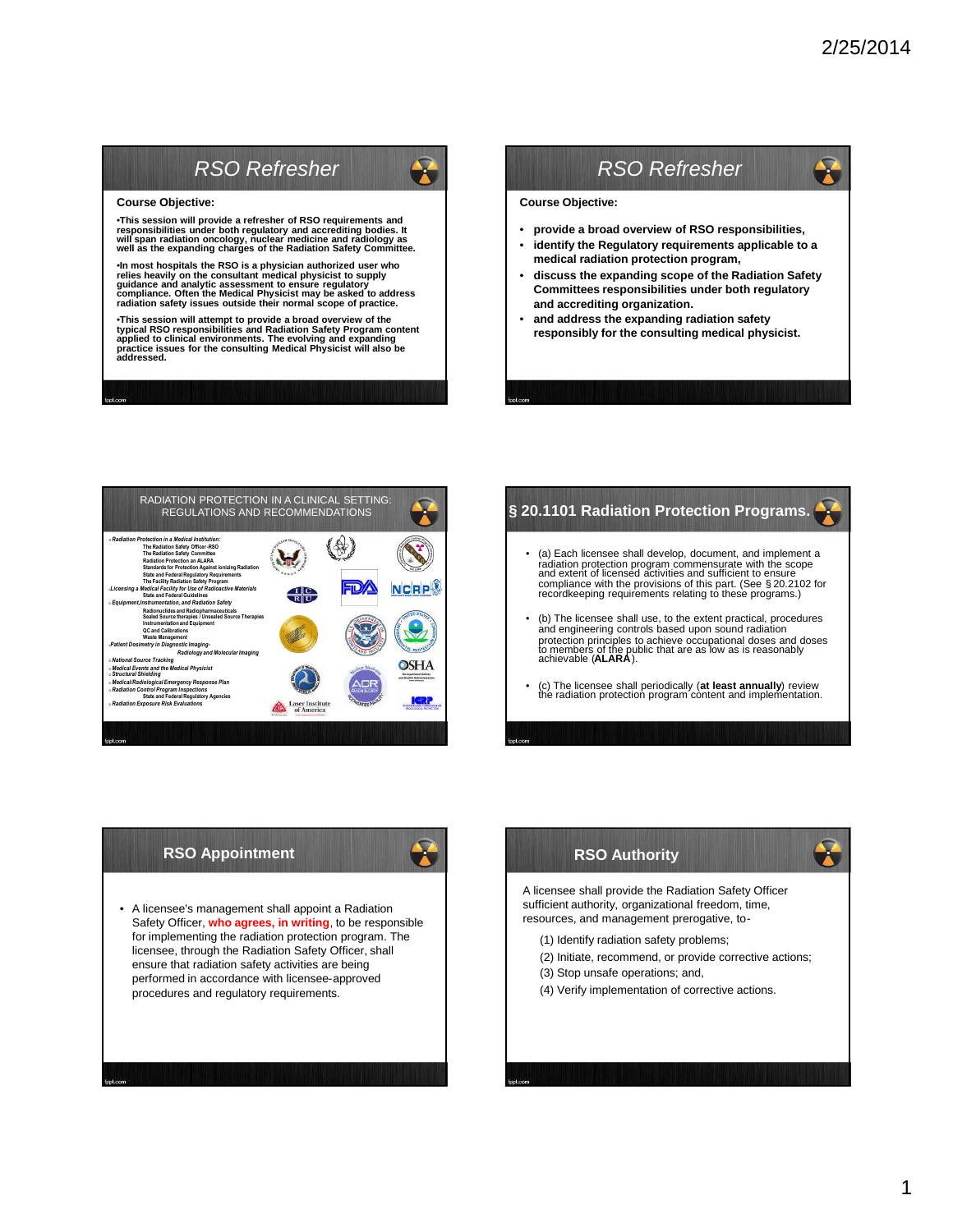#### **A licensee shall establish the authority, duties, and responsibilities of the Radiation Safety Officer in writing**

- **Activities involving licensed material that the RSO considers unsafe are stopped;**
- **Ensure radiation exposures are ALARA;**
- **Up-to-date radiation protection procedures in the daily operation of the licensee's byproduct material program are developed, distributed, and implemented;**
- **Possession, use, and storage of licensed material is consistent with the limitations in the license, the regulations, the SSDR Certificate (s), and the manufacturer's recommendations and instructions;**
- **Individuals installing, relocating, maintaining, adjusting, or repairing devices containing sealed sources are trained and authorized by an NRC or Agreement State license;**

#### **A licensee shall establish the authority, duties, and responsibilities of the Radiation Safety Officer in writing**

- **Personnel training is conducted and is commensurate with the individual's duties regarding licensed material;**
- **Documentation is maintained to demonstrate that individuals are not likely to receive, in one year, a radiation dose in excess of 10% of the allowable limits or that personnel monitoring devices are provided;**
- **When necessary, personnel monitoring devices are used and exchanged at the proper intervals and records of the results of such monitoring are maintained;**
- **Licensed material is properly secured;**

#### **A licensee shall establish the authority, duties, and responsibilities of the Radiation Safety Officer in writing**

- **Documentation is maintained to demonstrate, by measurement or calculation, that the total effective dose equivalent to the individual likely to receive the highest dose from the licensed operation does not exceed the annual limit for members of the public;**
- **Proper authorities are notified of incidents such as loss or theft of licensed material, damage to or malfunction of sealed sources, and fire;**
- **Medical events and precursor events are investigated and reported to NRC, and cause(s) and appropriate corrective action(s) are identified, and timely corrective action(s) are taken;**
- **Audits of the radiation protection program are performed at least annually and documented;**

#### **A licensee shall establish the authority, duties, and responsibilities of the Radiation Safety Officer in writing**

- **If violations of regulations, license conditions, or program weaknesses are identified, effective corrective actions are developed, implemented, and documented;**
- **Licensed material is transported, or offered for transport, in accordance with all applicable DOT requirements;**
- **Licensed material is disposed of properly;**
- **Appropriate records are maintained; and**
- **An up-to-date license is maintained and amendment and renewal requests are submitted in a timely manner.**

## **Radiation Safety Committee (RSC)**



**§ 35.24 Authority and responsibilities for the radiation protection program.**

• Licensees that are authorized for two or more different types of uses of byproduct material..... shall establish a Radiation Safety Committee by oversee all uses of byproduct material permitted by the license. The Commit

## **RSC Agenda**

- Review of minutes from previous meeting (correction, additions or deletions). • Unfinished Business (open items from previous meetings)
- 
- 
- 
- 
- Standing Reports Quarterly<br>
ALARA Review of Dosimetry Reports Last Quarter (RSO)<br>
ALARA Review of Bioassay Measurements Last Quarter (RSO)<br>
Review of Incidents Since Last Meeting (RSO)<br>
Medical Events (RS
- - Nuclear Medicine Diagnostic Radiology Mammography Reproducibility & Linearity Radiation Oncology
- 
- 
- 
- CT Dose Tracking Fluoro DoseTracking Major Repair Tracking Review of NRC Notices, Circulars and Regulatory Guides (RSO or Medical Physicist)
- Review of Authorized Users (NRC or State notification required within 30 days)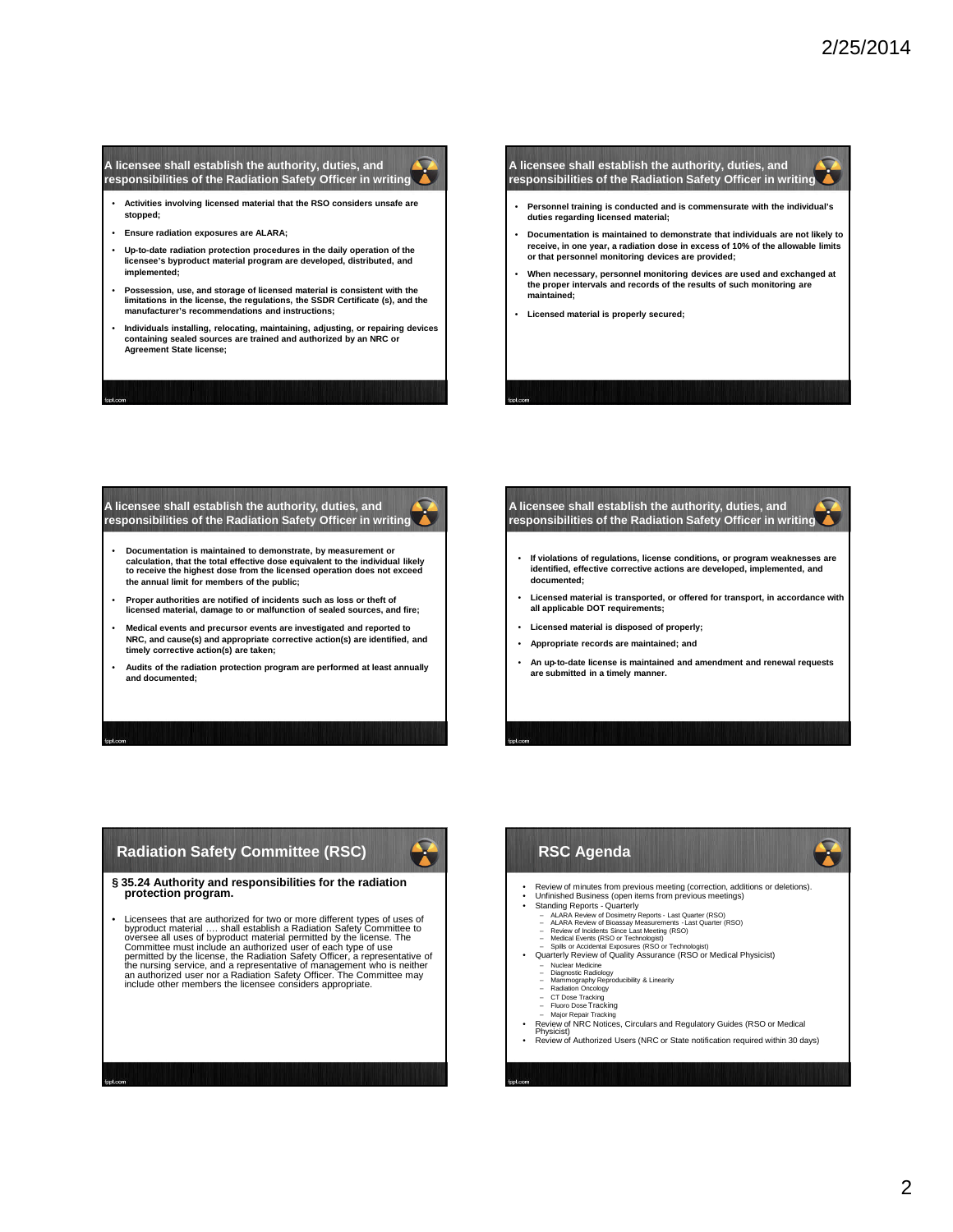#### **RSC Agenda**



- Standing Reports Semi-Annual
	- ALARA Semi-Annual Review of Contamination & Exposure Levels (RSO)
	- Semi-Annual Review of Radiation Safety Program (Medical Physicist)
- Standing Reports Annual
	- Annual/Programmatic Review of The Program (RSO)
	-
	- Annual Review of Written Directives Annual Review of Part 21 Program Annual Review of Emergency Response
	-
	- Annual Review of Lead Apron Testing and Tracking Annual Review of Training Program (General & Department Specific)
- New Business
- Next Scheduled Meeting



#### **Nuclear Medicine Requirements**

- **Patient Dose Records §35.63**
- **Decay in Storage - §35.92**
- **Sealed Source Inventory**
- **Sealed Source Leak Test**
- **Dose Calibrator Geometry**
- **Dose Calibrator Constancy**
- **Dose Calibrator Linearity**
- **Dose Calibrator Accuracy**
- **Receipt**

## **Patient Dose Records §35.63 (3 year retention)**

- 1. Name or abbreviation of the radiopharmaceutical
- 2. Lot number and expiration date
- 3. Radionuclide
- 4. Patient name and ID number, if any
- 5. Prescribed dosage
- 6. Activity of dose at time of measurement (or notation that activity is less than 10 uCi)
- 7. Date and time of measurement
- 8. Initials of individual making record

#### **Decay in Storage - §35.92 (3 year retention)**

- 1. Date of disposal
- 2. Date the material was placed in storage
- 3. Radionuclide disposed
- 4. Survey meter used
- 5. Background level
- 6. Exposure rate from material
- 7. Name of individual who performed disposal

#### **Sealed Source Inventory (5 year retention)**

- 1. Model number and serial number
- 2. Radionuclide
- 3. Nominal activity
- 4. Location of source
- 5. Quarterly or semi-annual.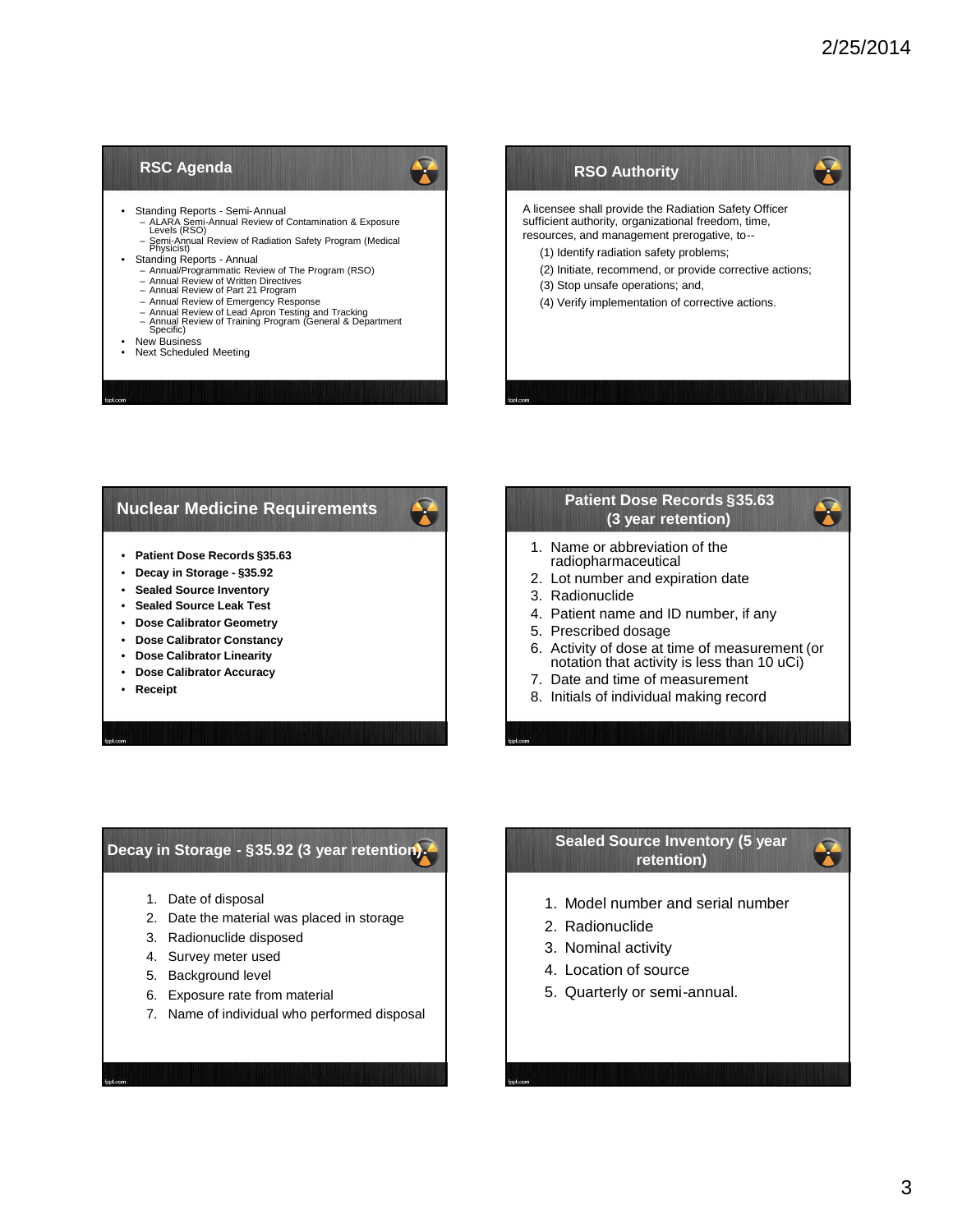X

X

#### **Sealed Source Leak Test (5 year retention)**

- 1. Model number and serial number, if any
- 2. Radionuclide
- 3. Estimated activity of source
- 4. Measured activity of test sample in uCi
- 5. Description of method used to measure the sample

#### **Sealed Source Leak Test** Ñ **MDA**

- MDA =  $2.72/t_{gross} + 3.30[R_{bkg}/t_{bkg} [1 + t_{bkg}/t_{gross}]]\frac{1}{2}$
- Rs < Lc reported as Rs + 1.65[ $R_{gross}/t_{gross} + R_{bkg}/t_{bkg}$ ] $\frac{1}{2}$
- Rs > Lc reported as Rs + 1.96 $[R_{gross}/t_{gross} + R_{bkg}/t_{bkg}]$ <sup>1</sup>/<sub>2</sub>
- where Lc = 1.65[cts<sub>bkg</sub>/t<sup>2</sup><sub>bkgs</sub> [1 + t<sub>bkg</sub>/t<sub>gross</sub>]½

**Dose Calibrator Geometry ANSI (retained as long as the dose calibrator is in use)**

 $\bullet$ 

- 1. Model and serial number
- 2. Configuration of source
- 3. Activity measured for each volume
- 4. Date of test
- 5. Initials of individual performing check

## **Dose Calibrator Constancy ANSI (3 year retention)**

- 1. Model and serial number
- 2. Radionuclide of check source
- 3. Date of check
- 4. Activity measured
- 5. Initials of individual performing check
- 6. Primary source must be at least 50 uCi *Note: record of signatures and initials*.

#### **Dose Calibrator Linearity ANSI (3 year retention)**

- 1. Model and serial number of DCAL
- 2. Calculated values
- 3. Measured values
- 4. Date of test
- 5. Largest dose to 30 uCi.
- 6. Initials of individual performing check

#### **Dose Calibrator Accuracy ANSI ( 3 year retention)**

- 1. Model and serial number of dose calibrator
- 2. Model and serial number of each source
- 3. Radionuclide and activity of each source
- 4. Date of test
- 5. Results of test
- 6. Initials of individual performing check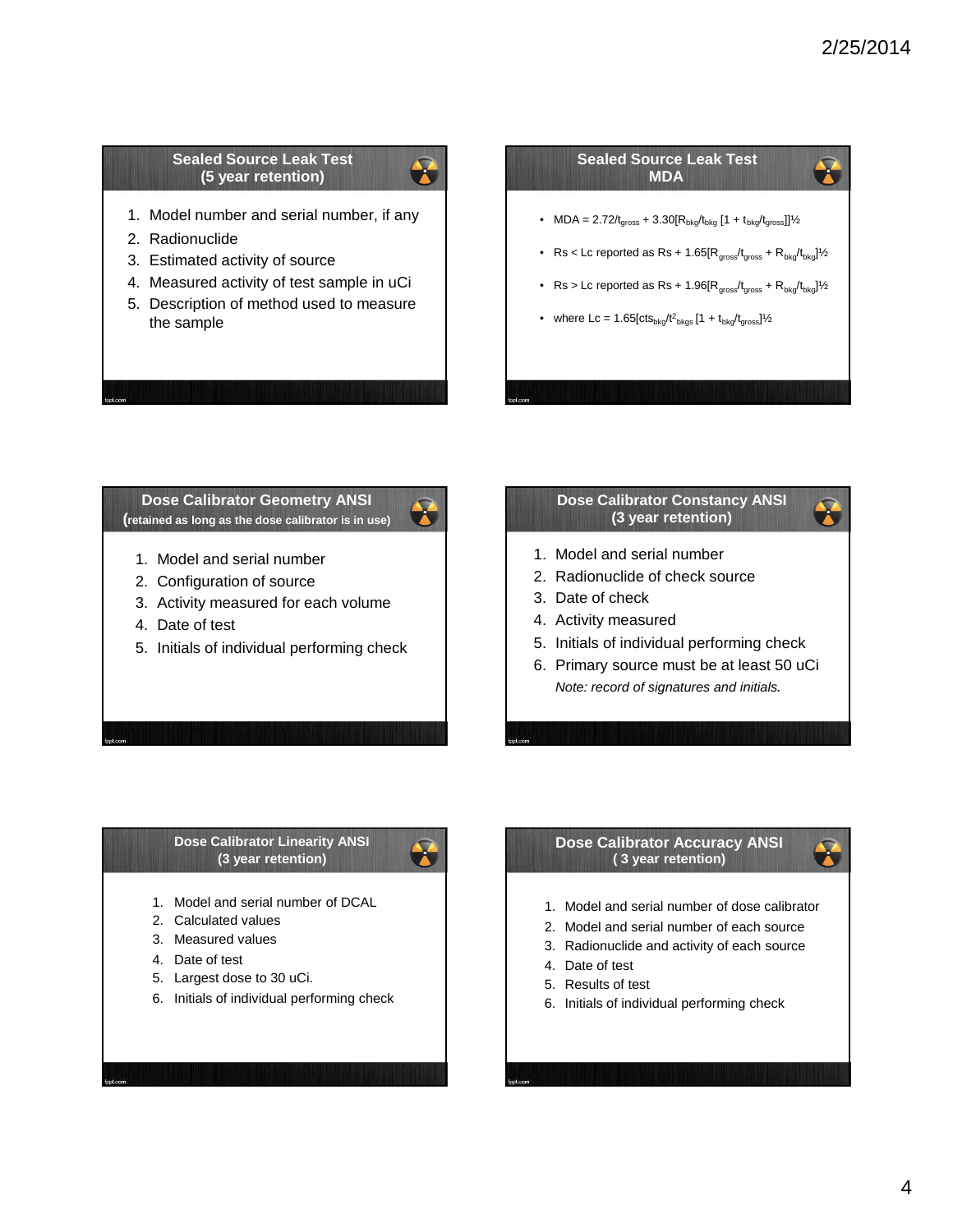# Repair or Relocation of DCAL<sup>2</sup>

- If DCAL is repaired or relocated perform: – Geometry
	- Linearity
	- Accuracy
- This will also apply to any loaner DCAL obtained during repair.
- Type H DOT Shipping Requirements.



## **Pet/CT Requirements**

 $\mathbf{r}$ 

- Same as nuclear medicine for Dose Calibrator, etc.
- If mobile survey prior to moving may be required by DOT.
- While the tech's may be shielded from patient and CT the outside of the truck may not be especially above 7'.

# **Routine Surveys**

- Package Receipt contamination
- Daily Survey End of Use exposure
- Weekly Exposure
- Weekly Contamination
- DOT Return LQ Shipments
- Decay-in-Storage
- Patient Monitoring/Room Survey

## **MDA / Instrument MDL**

- MDA =  $2.72/t_{\textrm{gross}} + 3.30[R_{\textrm{bkg}}/t_{\textrm{bkg}}$  [1 +  $t_{\textrm{bkg}}/t_{\textrm{gross}}]]\frac{1}{2}$
- Rs < Lc reported as Rs + 1.65[ $R_{gross}/t_{gross} + R_{bkg}/t_{bkg}$ ] $\frac{1}{2}$
- $Rs > Lc$  reported as  $Rs + 1.96[R<sub>gross</sub>/t<sub>gross</sub> + R<sub>bkg</sub>/t<sub>bkg</sub>]/2$
- where Lc = 1.65[cts  $_{\text{bkg}}/t^2$ <sub>bkgs</sub> [1 +  $t_{\text{bkg}}/t_{\text{gross}}$ ]½

# **QA Testing NaI Well**

- Accuracy
- Constancy
- Resolution (FWHM)
- Linearity (Eu-153)
- Chi-Square
- MDA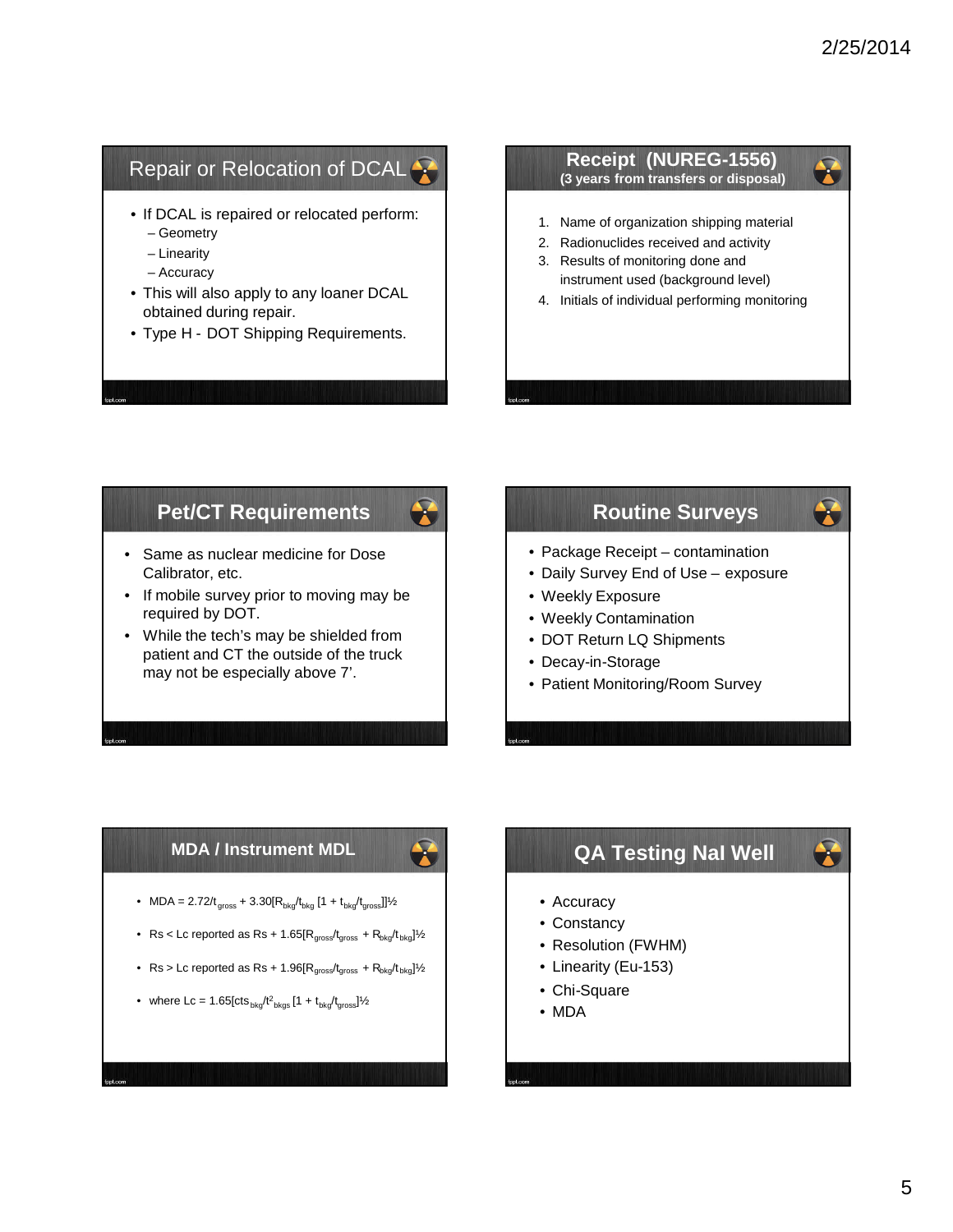## **Nuclear Medicine Therapy**

- **Strontium (89Sr)** bone metastase.
- **Iodine (<sup>131</sup>I)** with hyperthyroidism and thyroid cancer
- **Yttrium (90Y) Zevalin** refractory Lymphoma.
- **Phosphorus (32P)** overproduction of red blood cells
- **Samarium (<sup>153</sup>Sm)** bone metastases
- **Radium (223Ra)** Xofigo bone metastases

#### **Instruction for Care of Patients Receiving I-131 §35.75 (3 years retention)**

- 1. List of individuals receiving instructions
- 2. Description of instructions
- 3. Date of instruction
- 4. Name of individual who gave instruction

#### **Room Survey at I-131 Administration §35.315 (3 years retention)**

- 1. Time and date of survey
- 2. A plan of area or list of points measured
- 3. Measured dose rates in mR/hr (< 2 mrem/hr unrestricted areas)
- 4. Instrument used for survey
- 5. Name of individual who made survey

#### **Records of the release of individuals §35.2075 (retain for 3 years)** (a) A licensee shall retain a record of the basis for authorizing the release of an individual in accordance with § 35.75, if the total effective dose equivalent is calculated by-- (1) Using the retained activity rather than the activity administered; (2) Using an occupancy factor less than 0.25 at 1 meter; (3) Using the biological or effective half-life; or (4) Considering the shielding by tissue.

(b) A licensee shall retain a record that the instructions required by § 35.75(b) were provided to a breast-feeding female if the radiation dose to the infant or child from continued breast-feeding could result in a total effective dose equivalent exceeding 5 mSv (0.5 rem).

#### **Room Clearance Survey I-131 §35.315 (3 years retention)**



 $\mathbf{r}$ 

- 1. Time and date of survey
- 2. A plan of area or list of points measured
- 3. Measured removable contamination levels (<200 dpm/100 cm2)
- 4. Instrument used for survey
- 5. Name of individual who made survey

#### **Personnel Monitoring TJC & State or NRC**

- Timeliness of returned badges
- On averaging missed badges.
- The Meter Report or exposure at other employers.
- Declared pregnant workers.
	- Second badge
	- Exposure prior to badging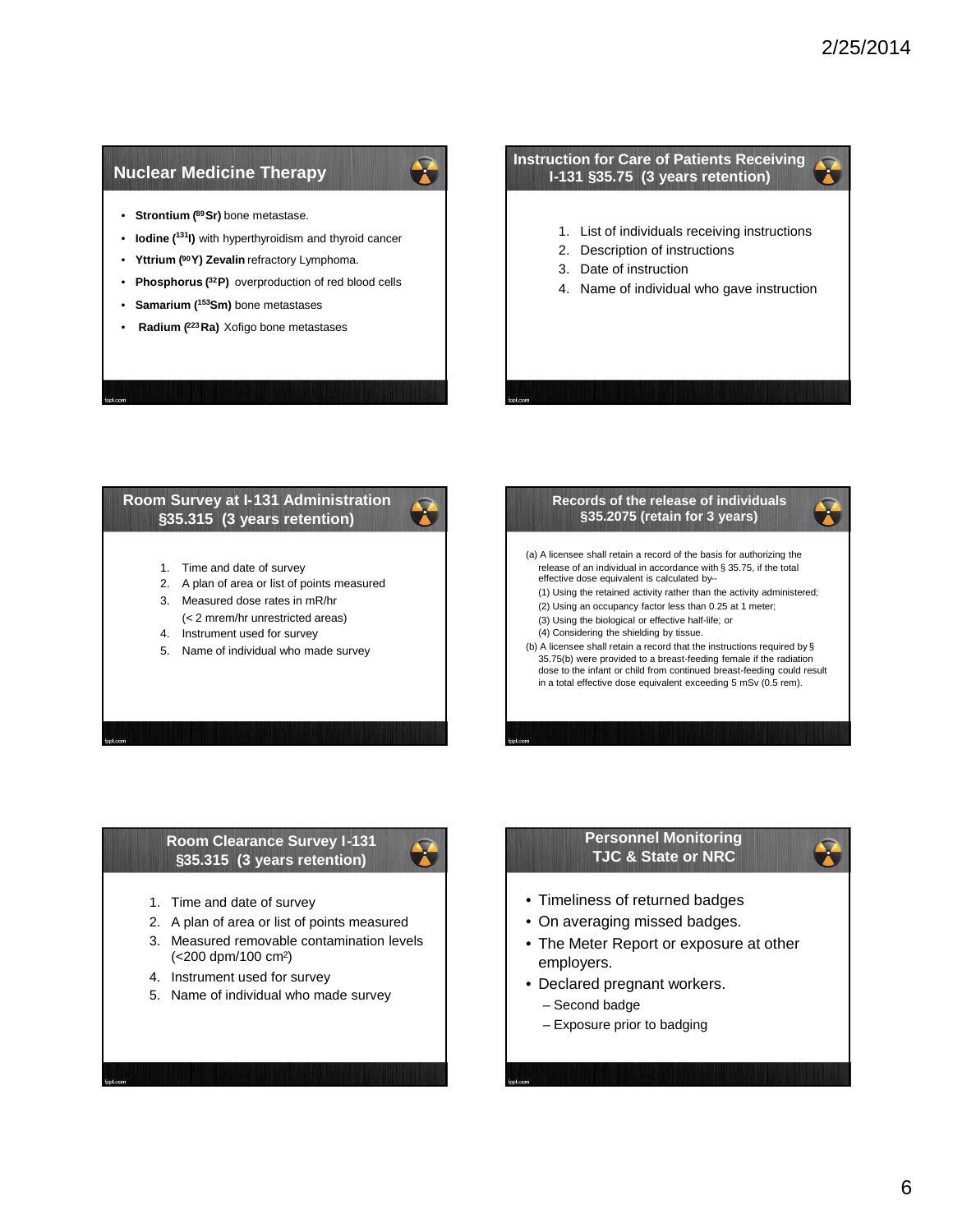# **Diagnostic X-Ray Issues**



- Fluoro doses in clinical procedures – Benchmarks
	- Recording in record
- Equipment repair or maintenance and QC
- CT Doses
	- Benchmarks
	- Recording in record









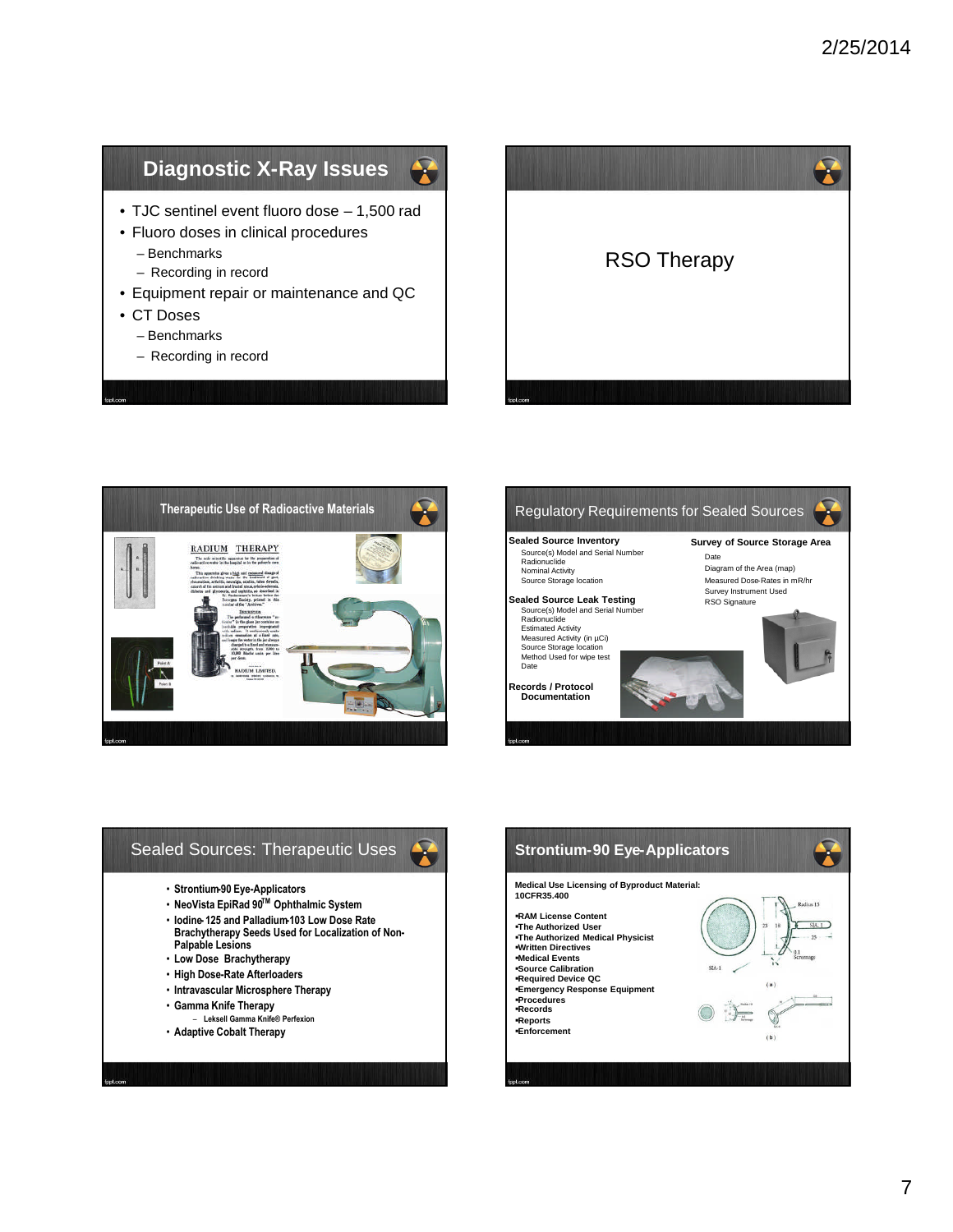





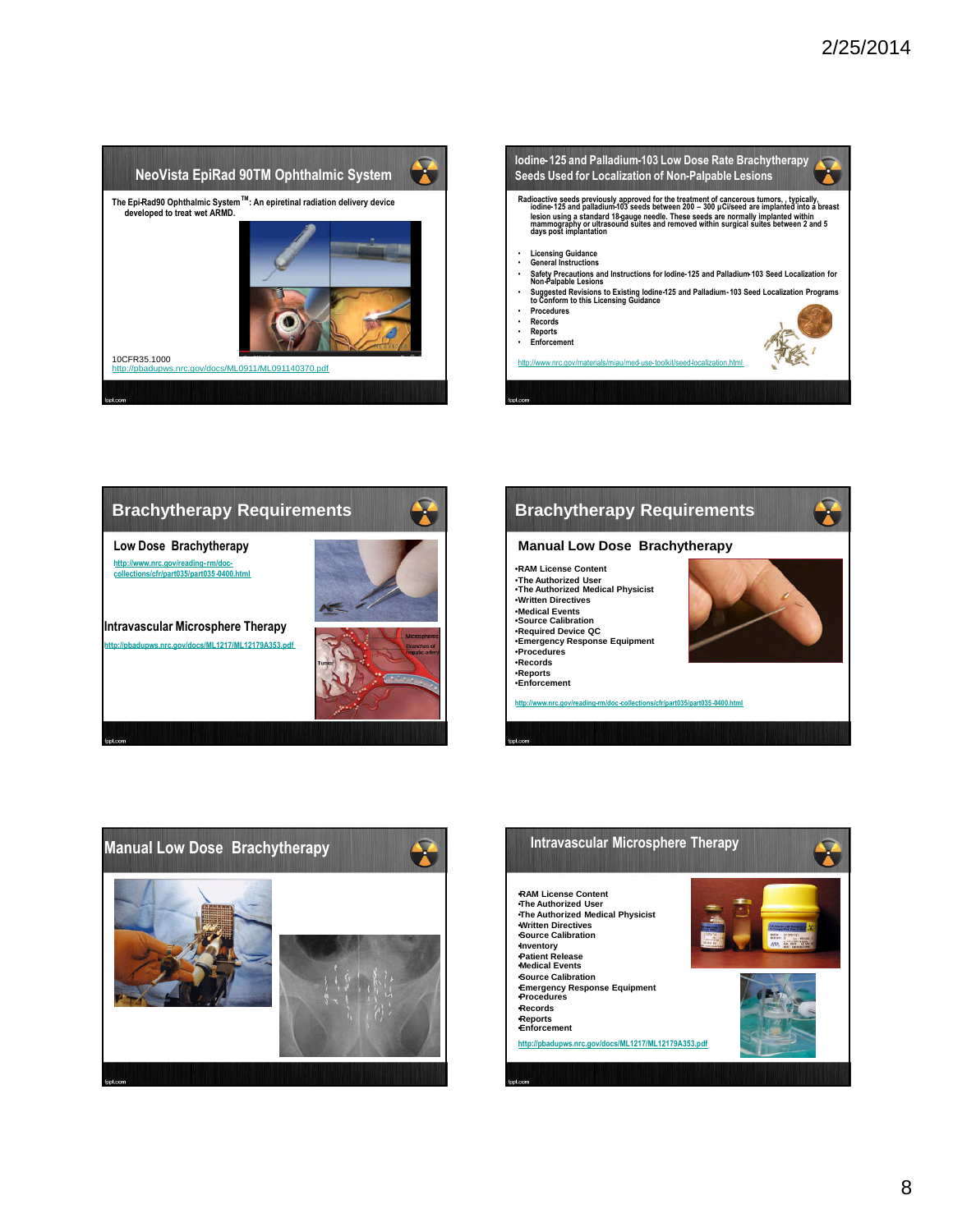







#### **Gamma Knife Requirements 10CFR35.645**



**Periodic spot- checks for gamma stereotactic Radiosurgery Units.**

(a) A licensee authorized to use a gamma stereotactic Radiosurgery unit for medical use shall perform spot-<br>checks of each gamma stereotactic Radiosurgery facility and on each unit–Monthly, Before the first use of<br>the unit

**(b) Each licensee is required to:**

• Perform the measurements required by paragraph (a) of this section in accordance with written procedures<br>established by the authorized medical physicist. That individual need not actually perform the spot check **measurements.**

Have the authorized medical physicist review the results of each spot-check within 15 days. The authorized<br>medical physicist shall notify the licensee as soon as possible in writing of the results of each spot-check.<br>• Pe

**Helmet micro-switches;**

**Emergency timing circuits; and Stereotactic frames and localizing devices (Trunnions).**

**(c) Determine:**

∙The output for one typical set of operating conditions measured with the dosimetry system described in §<br>35.630(b).The difference between the measurement made and the anticipated output, expressed as a<br>percentage of the

**Gamma Knife Requirements**

#### **(c)-continued-Determine:**

•**Source output as compared with the computer calculation;**

•**Timer accuracy and linearity over the range of use;** •**On-off error and Trunnion centricity.** (**d) To satisfy the requirements of paragraphs (a)(2) and (a)(3) of this section, spot-checks must assure proper operation of--**

•**Electrical interlocks at each gamma stereotactic radiosurgery room entrance;** •**Source exposure indicator lights on the unit, on the control console, and in the facility;**

•**Viewing and intercom systems;**

•**Timer termination;**

•**Radiation monitors used to indicate room exposures; and**

•**Emergency off buttons.**

(e) A licensee shall arrange for the repair of any system identified in paragraph (c) that is not operating<br>properly as soon as possible.<br>(f) If the results of the checks required in paragraph (d) indicate the malfunction

repair, replace, or check the malfunctioning system.<br>(g) A licensee shall retain a record of each check required by paragraphs (c) and (d) and a copy of the<br>procedures required by paragraph (b) of this section in accordanc

Ŧ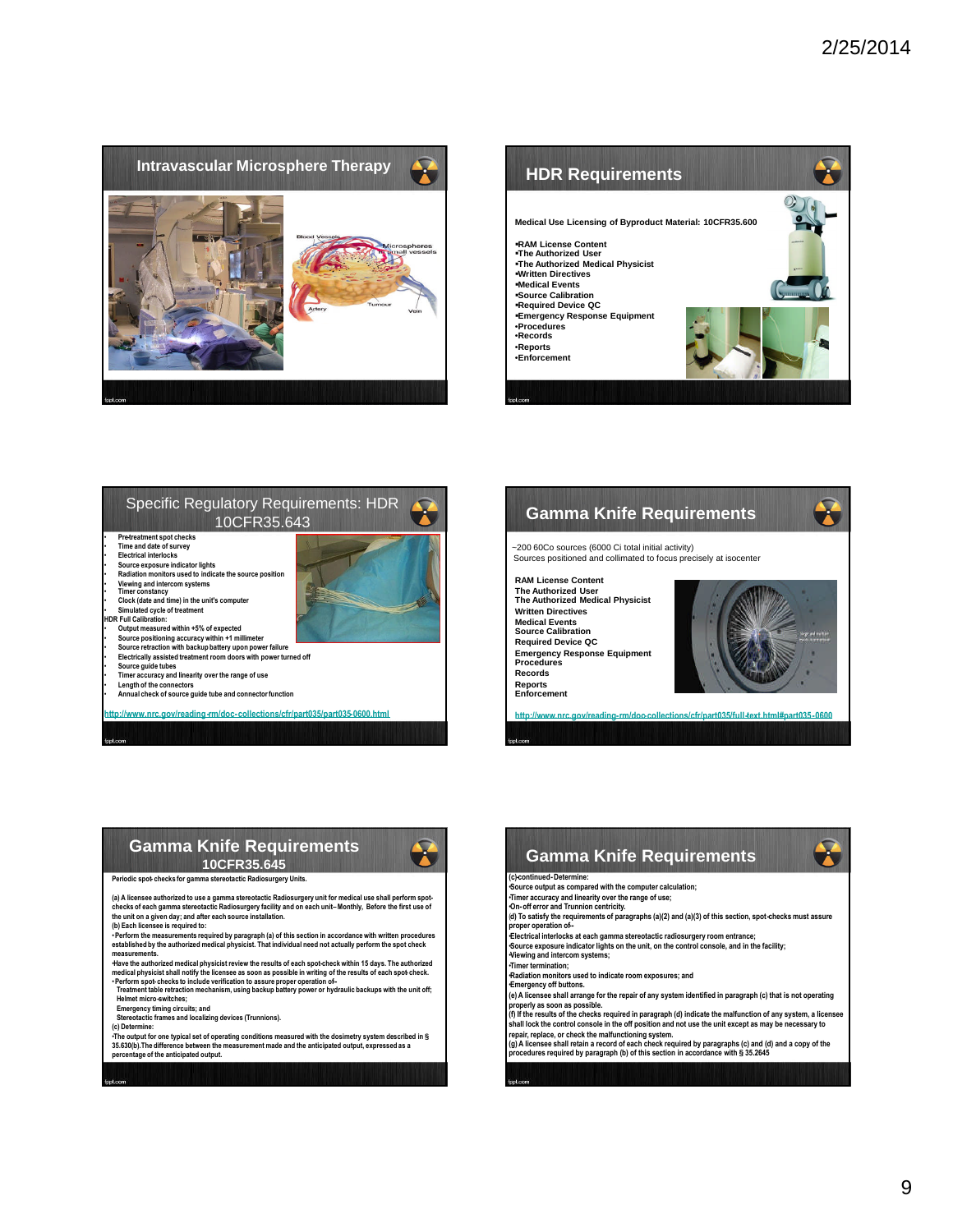# $\mathbf{r}$ **Leksell Gamma Knife® Perfexion™ 10 CFR 35.1000 use** Although the Leksell Gamma Knife® Perfexion™ is a gamma stereotactic radiosurgery<br>unit, it includes a number of engineering changes that make its components and<br>operation significantly different from the gamma stereotactic 2. Beamch **radiation.**